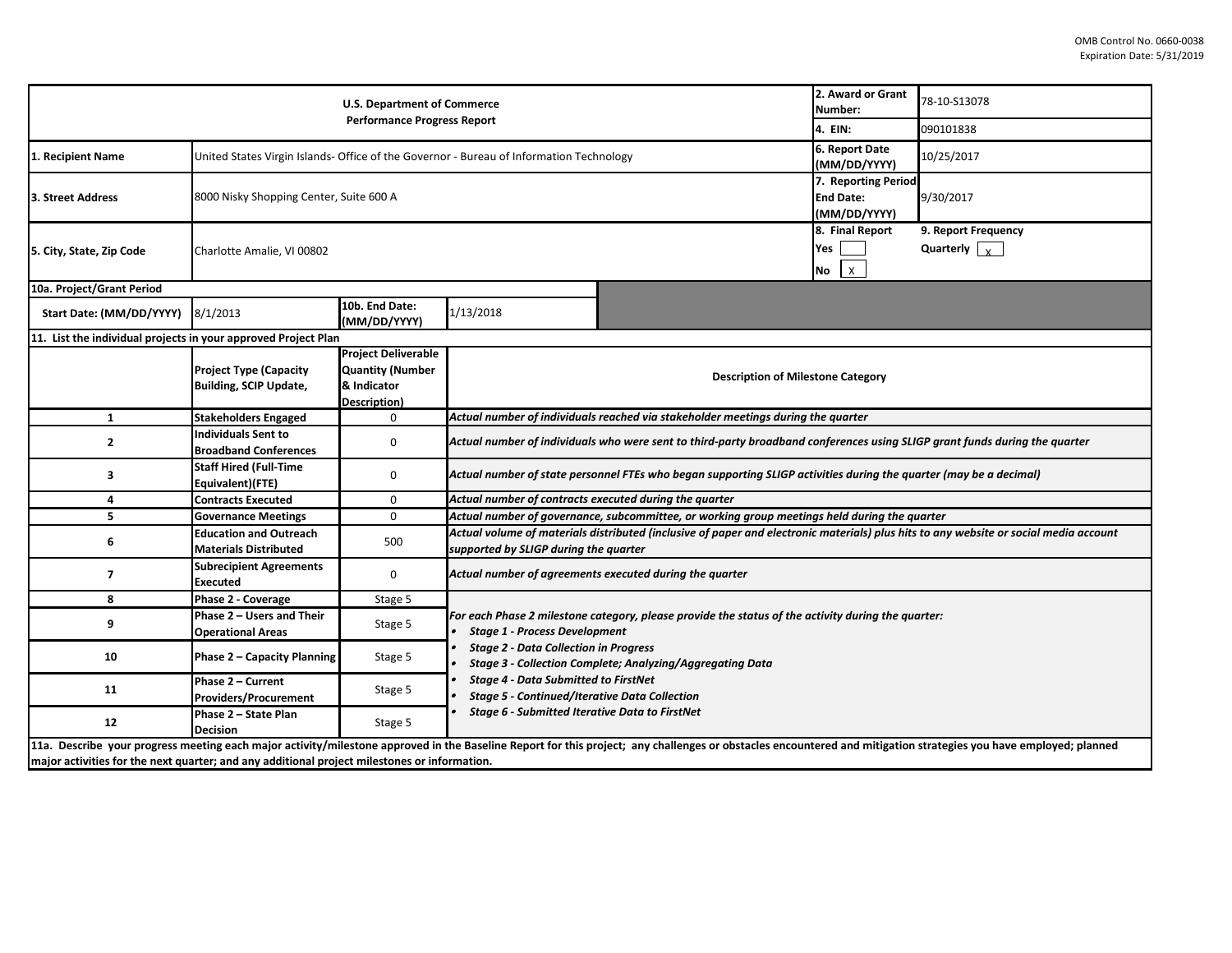| <b>Milestone Activities:</b>                                                                                                                                                                                                                               |      |                                                                                                                                                                                                                                                                                                                                                                                                                                     |        |  |  |  |  |  |  |
|------------------------------------------------------------------------------------------------------------------------------------------------------------------------------------------------------------------------------------------------------------|------|-------------------------------------------------------------------------------------------------------------------------------------------------------------------------------------------------------------------------------------------------------------------------------------------------------------------------------------------------------------------------------------------------------------------------------------|--------|--|--|--|--|--|--|
|                                                                                                                                                                                                                                                            |      | Governor Mapp signed USVI Opt-In Letter on July 28th, 2017, making the USVI the 1st Territory to Opt-In -                                                                                                                                                                                                                                                                                                                           |        |  |  |  |  |  |  |
| FirstNet and USVI Government House released a joint press release announcing the Opt-In decision. Information on the decision was shared via websites, FB, Twitter, Radio airwaves etc.<br>- USVI awarded/received supplemental grant funding of \$80,000. |      |                                                                                                                                                                                                                                                                                                                                                                                                                                     |        |  |  |  |  |  |  |
| David Parris (SWIC) and Key Public Safety SMEs met with DHS-OEC in both districts to provide updates to the USVI SCIP                                                                                                                                      |      |                                                                                                                                                                                                                                                                                                                                                                                                                                     |        |  |  |  |  |  |  |
|                                                                                                                                                                                                                                                            |      |                                                                                                                                                                                                                                                                                                                                                                                                                                     |        |  |  |  |  |  |  |
| - SUbmitted Grant requirments Documents requested by SLIGP                                                                                                                                                                                                 |      |                                                                                                                                                                                                                                                                                                                                                                                                                                     |        |  |  |  |  |  |  |
| - Governing Board Meeting Agenda                                                                                                                                                                                                                           |      |                                                                                                                                                                                                                                                                                                                                                                                                                                     |        |  |  |  |  |  |  |
| - Governing Board Organizational Chart                                                                                                                                                                                                                     |      |                                                                                                                                                                                                                                                                                                                                                                                                                                     |        |  |  |  |  |  |  |
| - Revised SCIP as of 2015                                                                                                                                                                                                                                  |      |                                                                                                                                                                                                                                                                                                                                                                                                                                     |        |  |  |  |  |  |  |
|                                                                                                                                                                                                                                                            |      | - FirstNetVI collaborated on a Video Surveillance System assessment project that involves public safety stakeholders from both the public and private sectors.                                                                                                                                                                                                                                                                      |        |  |  |  |  |  |  |
|                                                                                                                                                                                                                                                            |      | -ON SEPT. 6th HURRICANE IRMA (CAT 5) WREAKED HAVOC ON THE ST.THOMAS/ST.JOHN DISTRICT. (St.Croix was spared and was used as the central command for hurricane relief/response)                                                                                                                                                                                                                                                       |        |  |  |  |  |  |  |
| Other activities:                                                                                                                                                                                                                                          |      | -ON SEPT. 19th HURRICANE MARIA (CAT 5) DEVASTATED ST.CROIX AND CAUSED MAJOR FLOODING TO THE ST.THOMAS/ST.JOHN DISTRICT. (St. Croix is still the primary staging area for hurricane relief/response).                                                                                                                                                                                                                                |        |  |  |  |  |  |  |
| Participated in th FirstNet State-Plan webinar                                                                                                                                                                                                             |      |                                                                                                                                                                                                                                                                                                                                                                                                                                     |        |  |  |  |  |  |  |
| Participated in monthly FirstNet Regional Meetings.                                                                                                                                                                                                        |      |                                                                                                                                                                                                                                                                                                                                                                                                                                     |        |  |  |  |  |  |  |
| Participated in SLIGP Quarterly Meetings.                                                                                                                                                                                                                  |      |                                                                                                                                                                                                                                                                                                                                                                                                                                     |        |  |  |  |  |  |  |
| - Worked with OEC to schedule/plan a Broadband/LTE Technical Assistance for the USVI                                                                                                                                                                       |      |                                                                                                                                                                                                                                                                                                                                                                                                                                     |        |  |  |  |  |  |  |
| Planned Major activities for next quarter:                                                                                                                                                                                                                 |      |                                                                                                                                                                                                                                                                                                                                                                                                                                     |        |  |  |  |  |  |  |
|                                                                                                                                                                                                                                                            |      | - AT&T Push to Talk Demo for FirstResponders scheduled for September 6th, 2017 postponed due to Hurricane Irma                                                                                                                                                                                                                                                                                                                      |        |  |  |  |  |  |  |
|                                                                                                                                                                                                                                                            |      | - FirstNetVI and AT&T Kick-off meeting scheduled for September 7th, 2017 postponed due to Hurricane Irma                                                                                                                                                                                                                                                                                                                            |        |  |  |  |  |  |  |
| Department of Commerce before implementation.                                                                                                                                                                                                              |      | 11b. If the project team anticipates requesting any changes to the approved Baseline Report in the next quarter, describe those below. Note that any substantive changes to the Baseline Report must be approved by the                                                                                                                                                                                                             |        |  |  |  |  |  |  |
|                                                                                                                                                                                                                                                            |      | No additional request for change is anticipated at this time. A supplemental budget was approved as of July 2017.                                                                                                                                                                                                                                                                                                                   |        |  |  |  |  |  |  |
|                                                                                                                                                                                                                                                            |      | 11c. Provide any other information that would be useful to NTIA as it assesses this project's progress.                                                                                                                                                                                                                                                                                                                             |        |  |  |  |  |  |  |
|                                                                                                                                                                                                                                                            |      |                                                                                                                                                                                                                                                                                                                                                                                                                                     |        |  |  |  |  |  |  |
|                                                                                                                                                                                                                                                            |      | The USVI was severely impacted by two Category 5 Hurricanes in the Span of 10 days knocking out all forms of communications including the AT&T infrastructure. The communications infrastructure is being rebuilt with<br>great collaboration from AT&T. USVI requests to be a pilot for the Stand-up of the FirstNet network. FirstNet and the AT&T FirstNet team has participated in some of the territory's communication calls. |        |  |  |  |  |  |  |
|                                                                                                                                                                                                                                                            |      | 11d. Describe any success stories or best practices you have identified. Please be as specific as possible.                                                                                                                                                                                                                                                                                                                         |        |  |  |  |  |  |  |
|                                                                                                                                                                                                                                                            |      | Maintaining relationships with established stakeholders and providing periodic updates on project efforts.                                                                                                                                                                                                                                                                                                                          |        |  |  |  |  |  |  |
| 12. Personnel                                                                                                                                                                                                                                              |      |                                                                                                                                                                                                                                                                                                                                                                                                                                     |        |  |  |  |  |  |  |
|                                                                                                                                                                                                                                                            |      |                                                                                                                                                                                                                                                                                                                                                                                                                                     |        |  |  |  |  |  |  |
|                                                                                                                                                                                                                                                            |      | 12a. If the project is not fully staffed, describe how any lack of staffing may impact the project's time line and when the project will be fully staffed.                                                                                                                                                                                                                                                                          |        |  |  |  |  |  |  |
|                                                                                                                                                                                                                                                            |      | USVI's request for supplemental grant funding was approved as of July 2017, this will allow the USVI to fullfill SLIGP/FirstNet requirements throughout the term of the performance.                                                                                                                                                                                                                                                |        |  |  |  |  |  |  |
|                                                                                                                                                                                                                                                            |      | 12b. Staffing Table - Please include all staff that have contributed time to the project. Please do not remove individuals from this table.                                                                                                                                                                                                                                                                                         |        |  |  |  |  |  |  |
| <b>Job Title</b>                                                                                                                                                                                                                                           | FTE% | Project (s) Assigned                                                                                                                                                                                                                                                                                                                                                                                                                | Change |  |  |  |  |  |  |